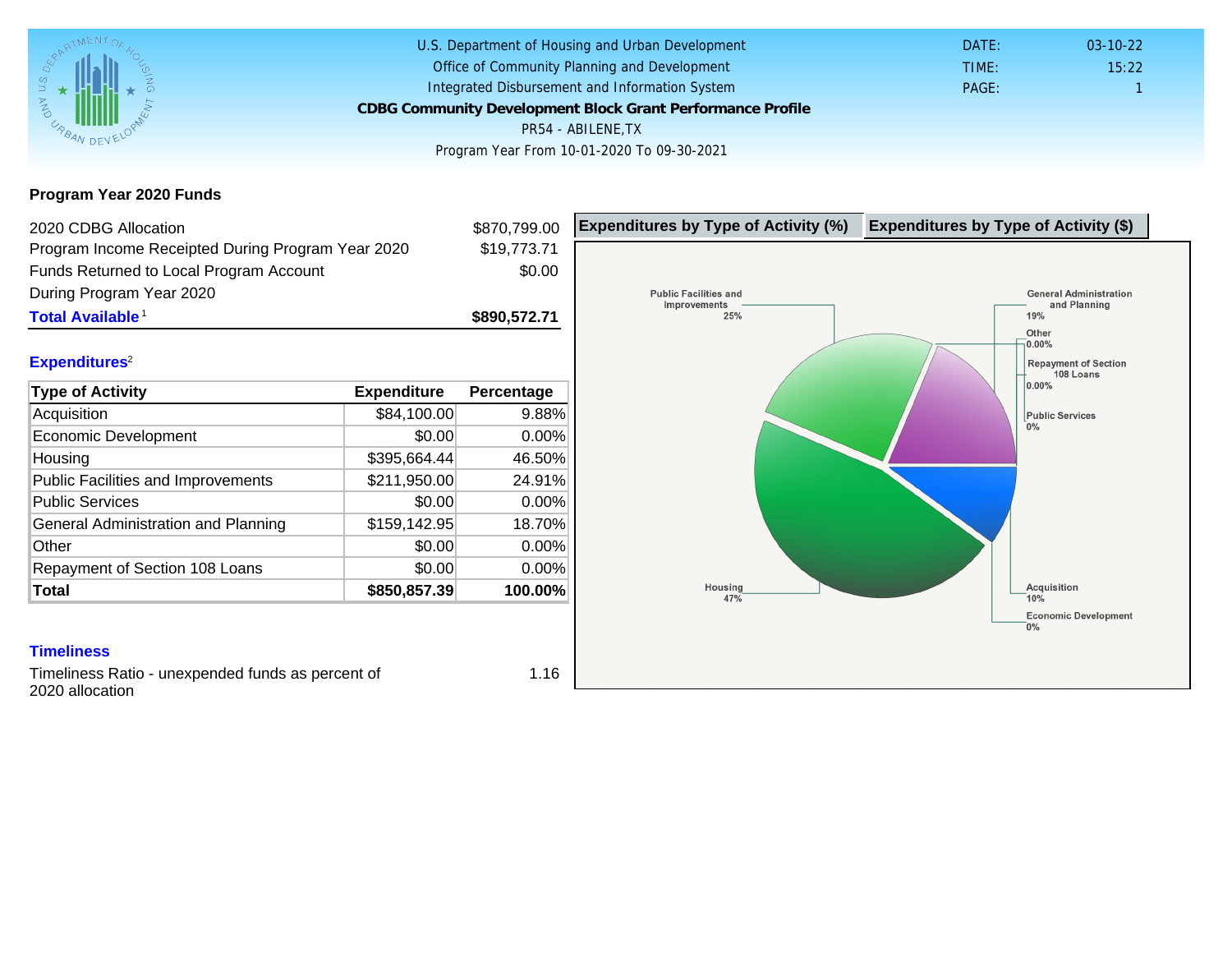## Program Targeting

| 1 - Percentage of Expenditures Assisting Low-<br>and Moderate-Income Persons and Households<br>Either Directly or On an Area Basis <sup>3</sup>                                                                                | 87.84%   |
|--------------------------------------------------------------------------------------------------------------------------------------------------------------------------------------------------------------------------------|----------|
| 2 - Percentage of Expenditures That Benefit<br>Low/Mod Income Areas                                                                                                                                                            | $0.00\%$ |
| 3 -Percentage of Expenditures That Aid in The<br>Prevention or Elimination of Slum or Blight                                                                                                                                   | 12.16%   |
| 4 - Percentage of Expenditures Addressing<br><b>Urgent Needs</b>                                                                                                                                                               | $0.00\%$ |
| 5 - Funds Expended in Neighborhood<br>(Community For State) Revitalization Strategy<br>Areas and by Community Development<br>Financial Institution.<br>6-Percentage of Funds Expended in<br>Neighborhood (Community For State) | \$0.00   |
| Revitalization Strategy Areas and by Community<br>Development Financial Institution                                                                                                                                            | 0.00%    |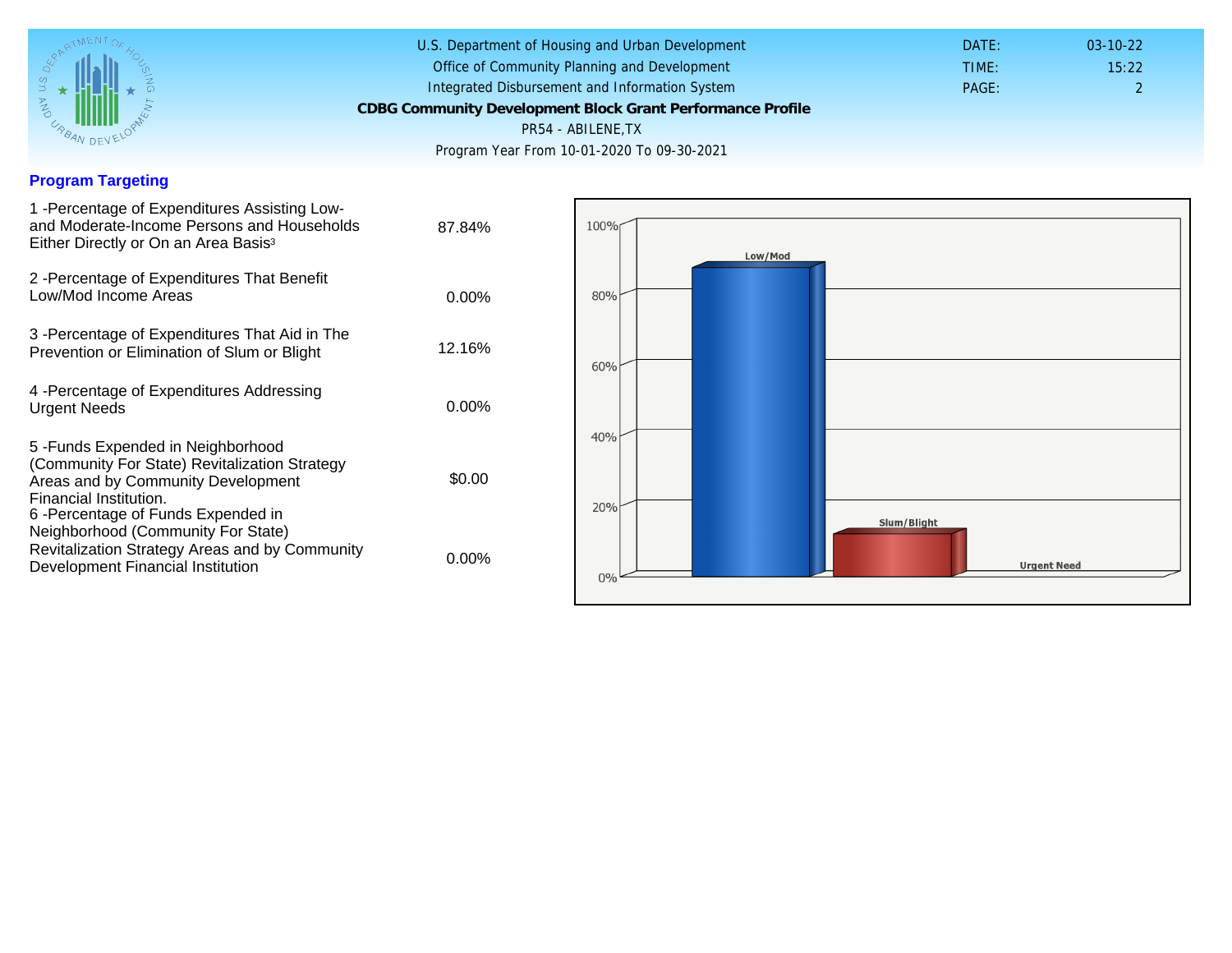## CDBG Beneficiaries by Racial/Ethnic Category <sup>4</sup>

| Race                                              | Total    | Hispanic |
|---------------------------------------------------|----------|----------|
| White                                             | 63.56%   | 47.87%   |
| Black/African American                            | 19.47%   | $0.00\%$ |
| Asian                                             | 0.61%    | $0.00\%$ |
| American Indian/Alaskan Native                    | 0.33%    | 0.45%    |
| lNative Hawaiian/Other Pacific Islander           | $0.00\%$ | $0.00\%$ |
| American Indian/Alaskan Native & White            | 0.06%    | $0.00\%$ |
| Asian & White                                     | 0.00%    | 0.00%    |
| Black/African American & White                    | 0.11%    | 0.22%    |
| Amer. Indian/Alaskan Native & Black/African Amer. | $0.00\%$ | $0.00\%$ |
| Other multi-racial                                | 15.86%   | 51.45%   |
| Asian/Pacific Islander (valid until 03-31-04)     | $0.00\%$ | $0.00\%$ |
| Hispanic (valid until 03-31-04)                   | $0.00\%$ | 0.00%    |

## Income of CDBG Beneficiaries

| Income Level                          | Percentage |  |
|---------------------------------------|------------|--|
| Extremely Low Income (<=30%)          | 77.32%     |  |
| Low Income (30-50%)                   | 11.09%     |  |
| Moderate Income (50-80%)              | 11.54%     |  |
| Total Low and Moderate Income (<=80%) | 99.94%     |  |
| Non Low and Moderate Income (>80%)    | $0.06\%$   |  |